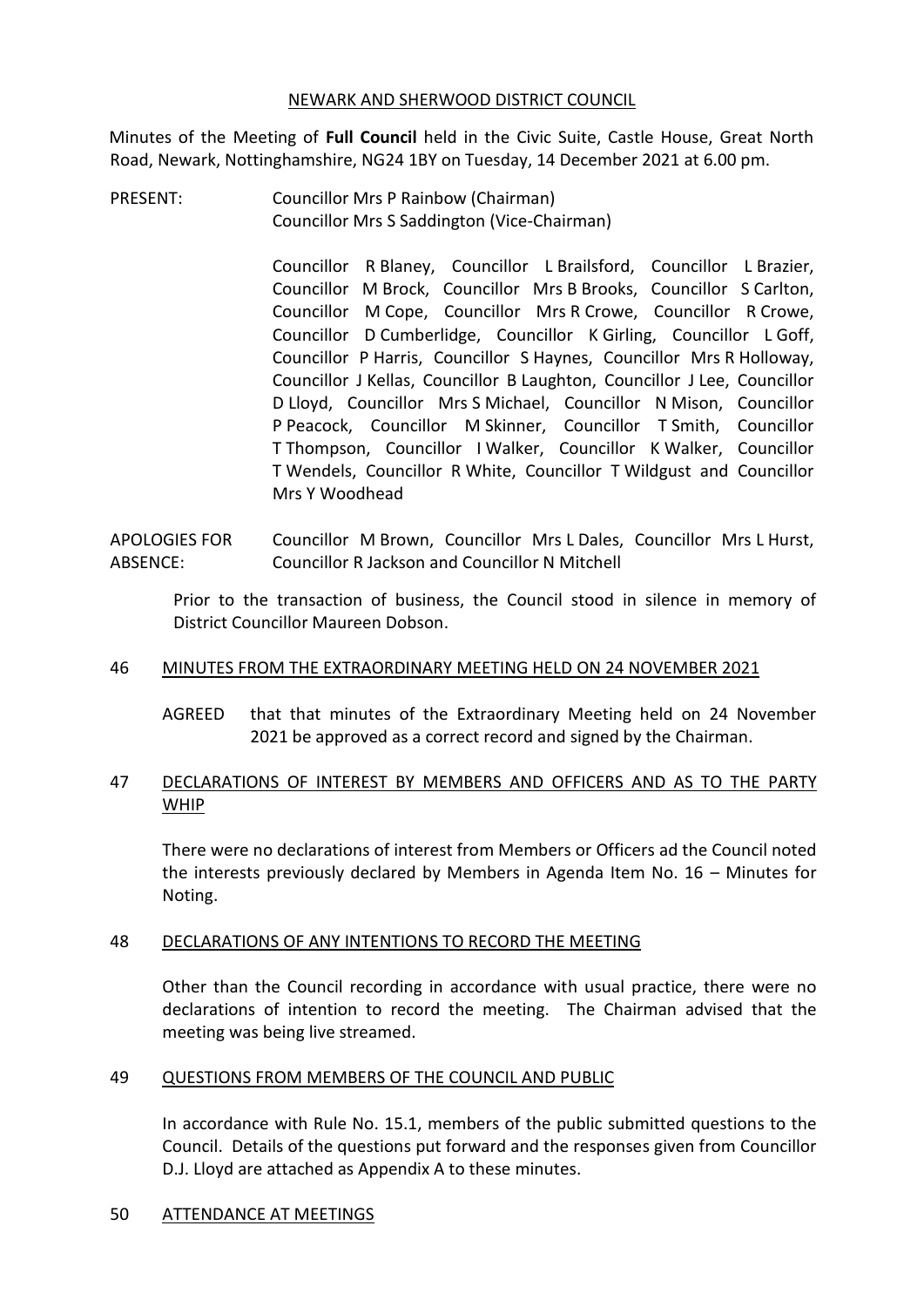The Council considered the report of the Assistant Director – Legal & Democratic Services and Monitoring Officer which sought approval for a dispensation for Councillor Neal Mitchell, for non-attendance at Council and Committee Meetings for a period of 6 months. It was noted that Councillor Mitchell had been unable to attend meetings at Castle House due to personal health-related reasons. Given the circumstances it was recommended to grant a dispensation under Section 85(1) of the Local Government Act 1972, for a period of six months from 14 December 2021.

AGREED (unanimously) to approve a dispensation for Councillor Neal Mitchell for a period of 6 months from the date of this meeting.

# 51 POLITICAL COMPOSITION OF THE COUNCIL AND ALLOCATION OF SEATS ON **COMMITTEES**

The Council considered the report of the Chief Executive concerning the allocation of seats on Committees to Political Groups, as required by Council Procedure Rule No. 17.6, following the recent by-election for the Rainworth South and Blidworth Ward held on 21 October 2021.

Section 15 of the Local Government & Housing Act 1989 required the Council to consider the political composition of the Council. This Act, together with the Local Government (Committees & Political Groups) Regulations 1990, required the Council to allocate seats on committees on a proportional basis in accordance with the number of seats held on the Council by each political group. The proposed allocation of seats was set out in Appendix B to the report.

- AGREED (unanimously) that:
	- (a) *the Council agree the allocation of seats to Political Groups in accordance with Appendix B to these minutes; and*
	- (b) changes be made in Committee memberships in accordance with Appendix C to these minutes.

### 52 PROPOSALS FOR NEW GOVERNANCE ARRANGEMENTS

The Council considered the report of the Chief Executive which updated Members on the progress made by the Governance Review Working Party on the design of the new governance arrangements for implementation from May 2022, and sought approval of the arrangements as set out in the report.

The report set out the principles and the proposed structure of the new governance arrangements, including the size of Committees, membership requirements, if any, and frequency and timing of meetings. Further details were provided in relation to the proposals for the Cabinet; Executive Decision Making/Key Decisions; the Policy & Performance Improvement Committee; the Call-In Procedure; and how the Council could better support all Members in their roles as community leaders. The report also set out the proposed delivery of training for all Members and appropriate staff and the next steps leading to the formalisation of a new Constitution at the Annual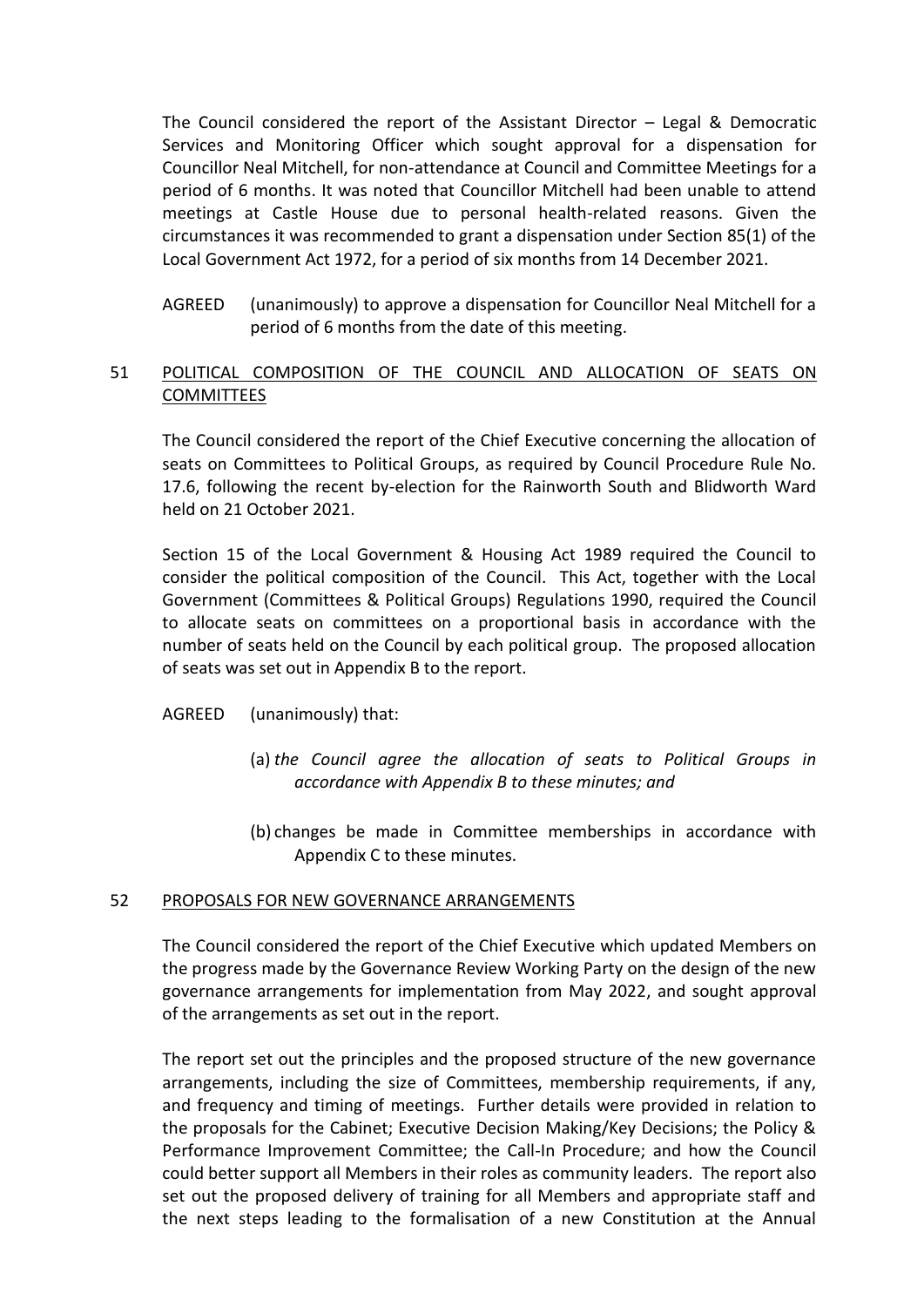General Meeting scheduled for 17 May 2022.

In considering the report Members referred to the criteria for the Call-In Procedure and the proposals for the Shareholder Committee, both of which required further consideration. The Council also emphasised the critical role the Policy & Performance Improvement Committee would play in scrutinising the decisions of the Cabinet and Portfolio Holders. It was noted that the work of the Councillors Commission and the Governance Review Working Party would continue in order to allow the proposals to be amended, as appropriate, prior to their adoption at the Annual General Meeting to be held on 17 May 2022.

### AGREED (unanimously) that:

- (a) the proposals in respect of the new governance arrangements as detailed in Section 3 of the report be approved in principle, with it being noted that the size of Cabinet, the membership of Cabinet and Cabinet portfolios were matters for the approval of the Leader (as prescribed by legislation);
- (b) a £5,000 budget be established (financed from the Corporate Change Management budget) to enable the required training for the new governance arrangements to be delivered; and
- (c) the Governance Review Working Party continue to meet as required and report back to Full Council with recommended changes to the Constitution and any further refinement to the proposed governance arrangements set out in this report.

### 53 PROPOSED SCHEDULE OF MEETINGS 2022/23

The Council considered the report of the Chief Executive which set out a proposed Schedule of Meetings for the period May 2022 to May 2023, which was based on the proposed new governance arrangements. It was noted that given the previous 'in principle' decision to approve the new governance arrangements at the previous item, it may be that the proposed start time of 6pm for the Planning Committee, would be reviewed.

AGREED (by 32 votes for and 1 abstention) that the Schedule of Meetings for 2022/2023 in accordance with Appendix D to these minutes be approved.

## 54 TREASURY MANAGEMENT 2021-22 MID YEAR REPORT

The Council considered the report of the Business Manager - Financial Services which provided an update on the Council's Treasury activity and Prudential Indicators for the first half of 2021/2022. The report, which had been considered by the Audit & Accounts Committee at their meeting held on 1 December 2021, included a summary of treasury balances, details of the capital expenditure and borrowing activity and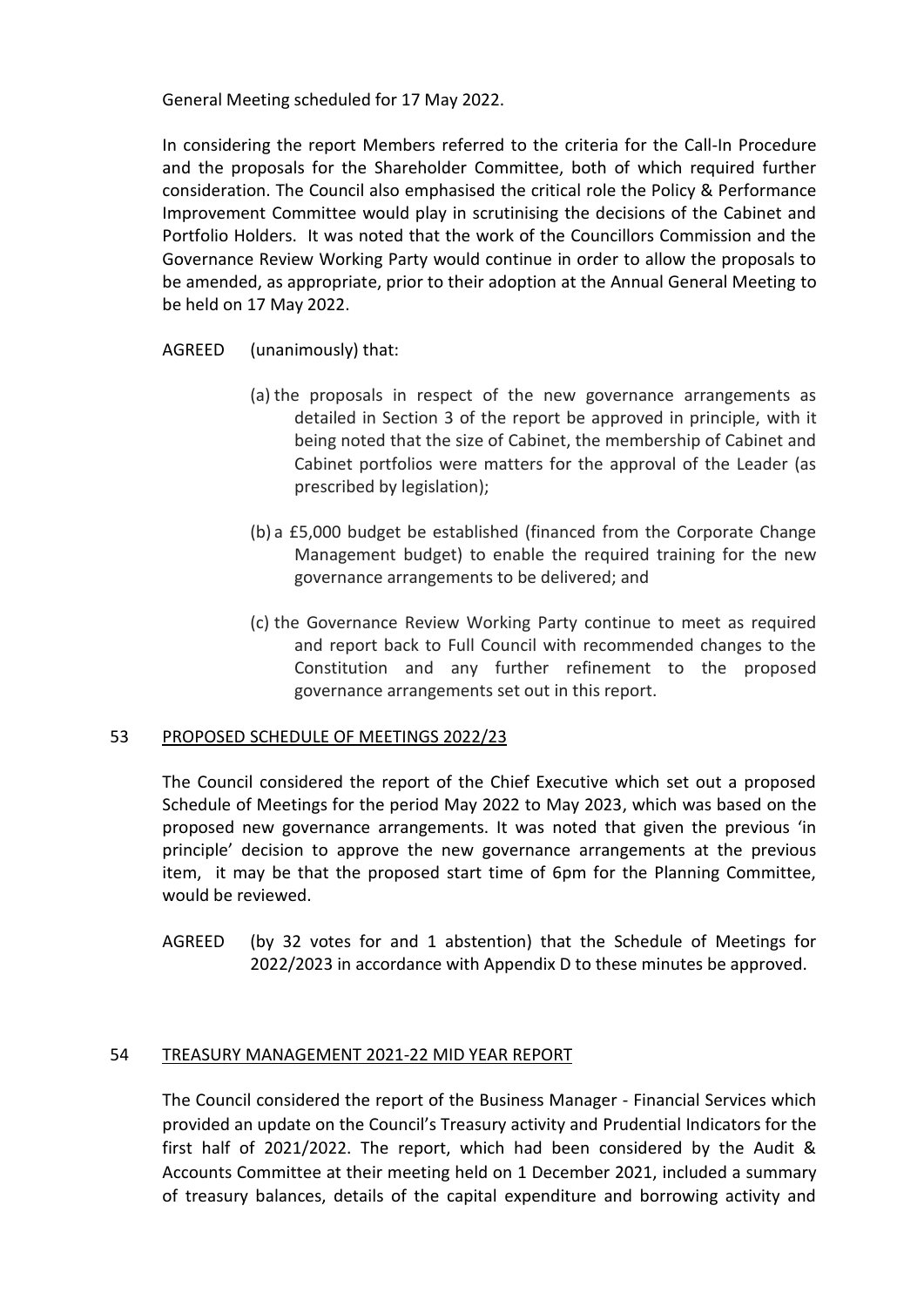investment activity.

AGREED (unanimously that the Treasury Management Activity and Prudential Indicators be noted.

### 55 APPOINTMENT OF EXTERNAL AUDITORS

The Council considered the report of the Deputy Chief Executive/Director – Resources and Section 151 Officer which sought approval for a procurement route for the appointment of the Council's External Audit arrangements post for the 2023/24 financial year onwards.

The report set out the three broad options open to the Council, advising of the advantages/benefit and the disadvantages/risks for each one. Information as to the legal and financial implications of appointing a local auditor were also detailed within the report.

- AGREED (unanimously) that:
	- (a) the Council opts into the National Appointment Arrangements with Public Sector Audit Appointments Limited (PSAA); and
	- (b) delegated authority be given to the Section 151 Officer (or deputy in their absence) to accept the PSAA invitation to become an opted-in authority.

### 56 LOCALISED COUNCIL TAX SUPPORT SCHEME

The Council considered the report of the Deputy Chief Executive / Director – Resources/ Section 151 Officer which sought to confirm the continuation of the Council's Localised Council Tax Support Scheme, which had been implemented on 1 April 2013, for the 2022/23 financial year with minor changes. The changes sought were to uprate the income and disregard criteria in accordance with the annual uprating amounts applied by the Department for Works & Pensions.

The Local Government Finance Act 1992 required the Council to consider whether, each financial year, the scheme was to be revised or replaced, no later than 31 January. By making the proposed changes to uprate income and disregard criteria, it would demonstrate that the Council had continued to consider its obligations to vulnerable groups by maintaining the income disregards and premiums to protect families with children and claimants with disabilities.

AGREED (unanimously) that the Council continues to adopt the existing Localised Council Tax Support Scheme for all potential claimants for the financial year 2022/23 and uprates the income disregards and premiums in accordance with the Departments for Works & Pensions annual uprating criteria for 2022/23.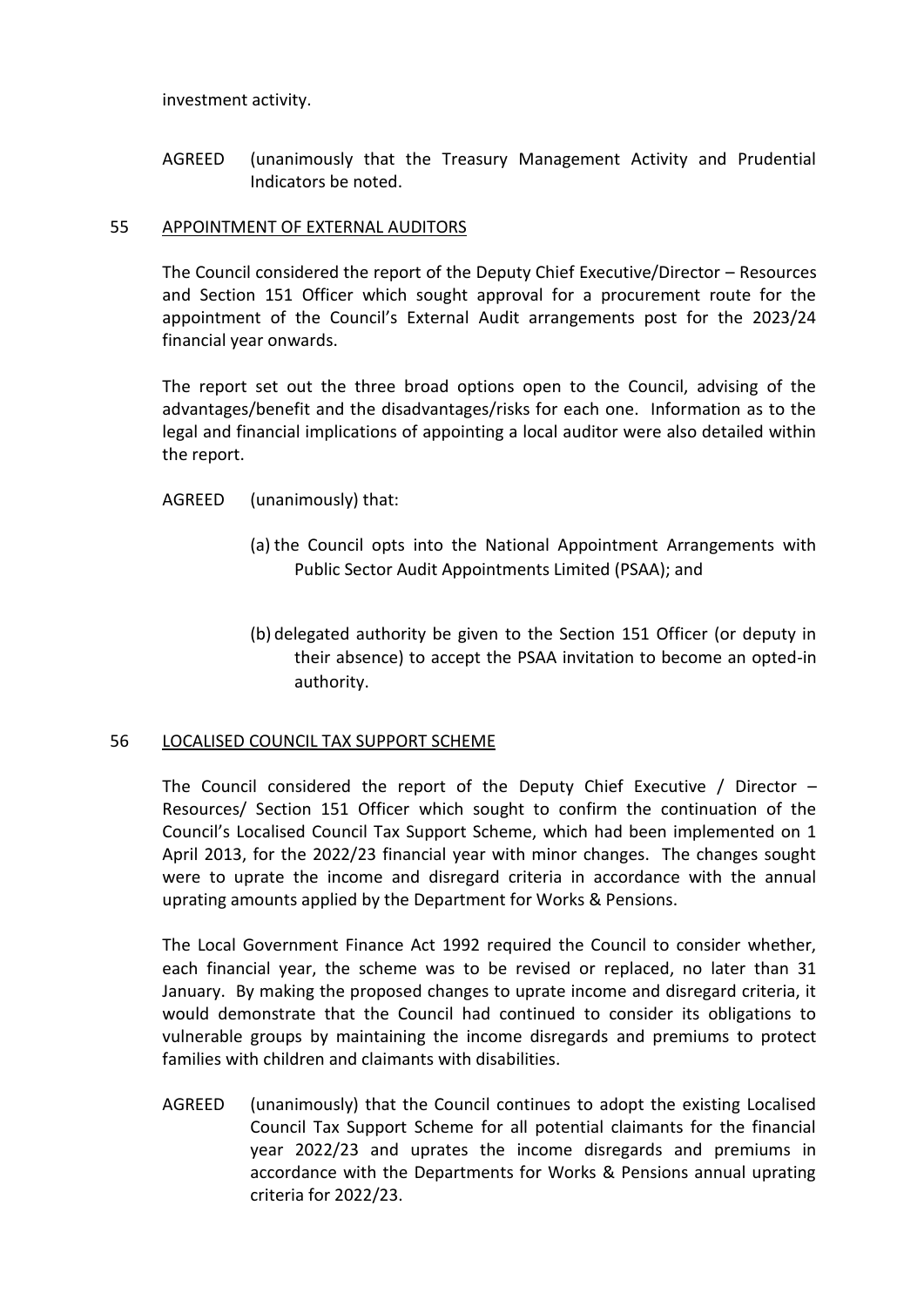### 57 REVIEW OF STATEMENT OF GAMBLING POLICY

The Council considered the report of the Director – Communities & Environment which sought approval of the Statement of Gambling Policy 2022 – 2024 which the Council was required to adopt under the Gambling Act 2005, and to consider the making of a 'no casino' resolution under Section 166 of the Gambling Act 2005.

The Council, as Licensing Authority under the Gambling Act 2005, was responsible for issuing premises licences for gambling premises, issuing permits in respect of gaming on licensed premises and for registering small society lotteries. In respect of carrying these duties the Council was required to adopt and have in place a Statement of Gambling Policy relating to those duties. The Policy set out the principles which the Council would apply in considering and granting those licences and permits. The Act required that the Policy be reviewed at least every three years. The draft Policy, attached as Appendix A to the report, had been subject to consultation and a small number of comments had been received. These were considered by the General Purposes Committee, and where appropriate, changes to the Policy had been made.

In adopting its original Statement of Gambling Policy the Council considered a resolution under Section 166 of the Gambling Act that it would not issue any premises licences for casinos in the district. The 'no casino' resolution was agreed and confirmed for a further three years following the review of the Statement of Gambling Policy in 2009, 2012, 2015 and 2018. Under the legislation the resolution only lasts for three years and therefore needed consideration again this year.

The General Purposes Committee had considered the draft Policy and the issue of the 'no casino' resolution at their meeting held on 11 November 2021, and recommended that the Council adopt the draft Policy and renew the resolution not to issue licenses for casinos in the District.

AGREED (unanimously) that:

- (a) the draft Statement of Gambling Policy be approved; and
- (b) the Council pass a resolution under Section 166 of the Gambling Act 2005 not to issue any premises licence for casinos in the district.

### 58 MINUTES FOR NOTING

### 58a POLICY & FINANCE COMMITTEE - 25 NOVEMBER 2021

## 58b ECONOMIC DEVELOPMENT COMMITTEE - 17 NOVEMBER 2021

### 58c HOMES & COMMUNITIES COMMITTEE - 22 NOVEMBER 2021

### Minute No. 50 – Winter Provision Update

Councillor L. Goff asked when a proper shelter for the homeless would be provided in the District.